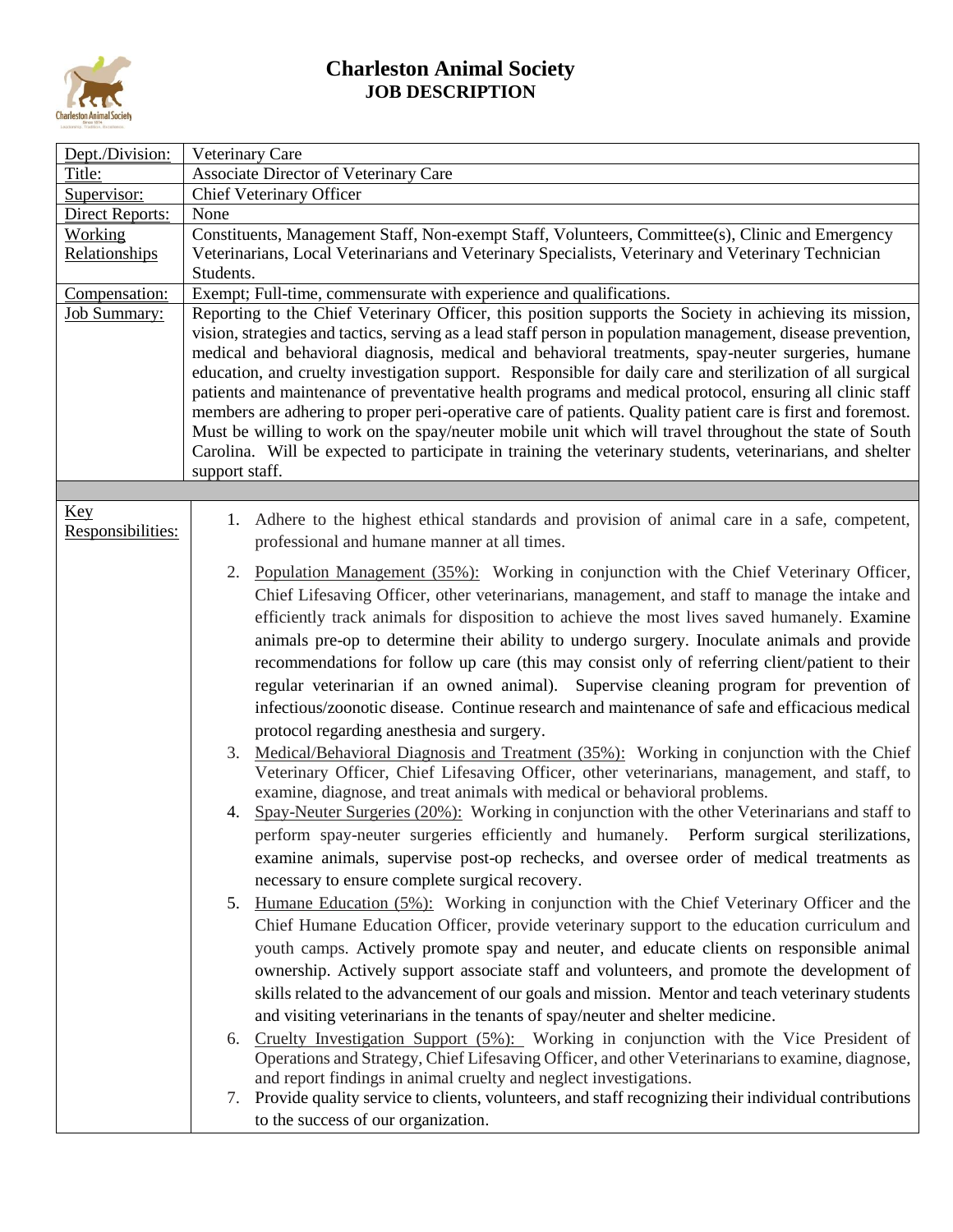|                                  | 8. Provides initiative, strategic planning and leadership to assure CAS achieves its mission and<br>goals.<br>9. Assures responsible and effective management of financial, physical and human resources and<br>operations of the organization.<br>10. Represents CAS in the public arena and works collaboratively with local veterinarians and local<br>and national veterinary organizations; works collaboratively and effectively with local and<br>national shelter veterinarians.<br>11. Assures the organization and its mission, programs, operations and services are effectively<br>managed and consistently presented in a strong, positive image to relevant stakeholders.<br>12. Participate on committees and special projects as assigned.                                                                                                                                                                                                                                                                                                                                                                                                                                                                                                                                                                                                                                                                                                                                                                                                                                                                                                                                                                                                                                           |
|----------------------------------|------------------------------------------------------------------------------------------------------------------------------------------------------------------------------------------------------------------------------------------------------------------------------------------------------------------------------------------------------------------------------------------------------------------------------------------------------------------------------------------------------------------------------------------------------------------------------------------------------------------------------------------------------------------------------------------------------------------------------------------------------------------------------------------------------------------------------------------------------------------------------------------------------------------------------------------------------------------------------------------------------------------------------------------------------------------------------------------------------------------------------------------------------------------------------------------------------------------------------------------------------------------------------------------------------------------------------------------------------------------------------------------------------------------------------------------------------------------------------------------------------------------------------------------------------------------------------------------------------------------------------------------------------------------------------------------------------------------------------------------------------------------------------------------------------|
| Priorities                       | 1. Execute the existing operational structure and system for daily rounds and population management<br>strategies to maximize life-saving capacity.<br>2. Analyze intake, inventory, and capacity data to evaluate population management procedures in<br>conjunction with the Chief Veterinary Officer.<br>3. Help execute and evolve existing operational structure and system to evaluate and treat medical and<br>behavioral problems.<br>4. Execute existing and evolve protocols for standard operating procedures for intake of animals,<br>housing, cleaning, medical and behavioral treatment in conjunction with the Chief Veterinary<br>Officer.                                                                                                                                                                                                                                                                                                                                                                                                                                                                                                                                                                                                                                                                                                                                                                                                                                                                                                                                                                                                                                                                                                                                          |
| Qualifications:                  | Strong experience in animal welfare and shelter medicine.<br>Collaborative team player with good relational and communication skills. Effectively "team<br>$\bullet$<br>leadership," displaying a positive attitude and acting as a motivating force for all staff<br>members.<br>Knowledge of local, state and federal laws and regulations, which relate to the welfare of<br>animals.<br>Demonstrated ability to work effectively with community groups and law enforcement.<br>$\bullet$<br>Strategic and tactical planning experience and creative thinking ability.<br>Ability to represent CAS to a wide and varied audience.<br>Ability to work with shifting priorities and in an organization, which is highly visible in the<br>community.<br>Excellent verbal and written communication skills.<br>$\bullet$<br>Demonstrated passion for the mission of CAS and the overall welfare of companion animals.<br>$\bullet$<br>Knowledge of issues, concerns and challenges facing animal welfare organizations.<br>Demonstrated personal credibility and ability to lead others with honesty and integrity.<br>Sense of humor and ability to put issues in perspective.<br>Veterinary medical degree (DVM or VMD).<br>Active and current South Carolina veterinary license.<br>٠<br>DEA registration and SC-DHEC drug registration.<br>$\bullet$<br>Valid driver's license required and must have excellent driving record.<br>٠<br>Occasional travel throughout Charleston County, the State and Nation.<br>٠<br>Must be self-guided individual requiring minimal supervision.<br>$\bullet$<br>Physical requirements include, but are not limited to, walking, standing, high-volume spay-<br>neuter surgeries for 8 hours per day, and moving of equipment and animals (ability to lift 45 |
| <b>Additional</b><br>Information | pounds).<br><b>Client Education</b><br>1.<br>a. Must be able to learn basic veterinary medical concepts including but not limited to vaccine<br>protocols and anesthetic risks<br>b. Must also be able to communicate basic veterinary concepts to owners and be able to repeat<br>information relayed by a veterinarian<br>c. Will be asked to take medical histories for surgical rechecks<br>Communicate with the public on a daily basis in a professional manner<br>d.                                                                                                                                                                                                                                                                                                                                                                                                                                                                                                                                                                                                                                                                                                                                                                                                                                                                                                                                                                                                                                                                                                                                                                                                                                                                                                                          |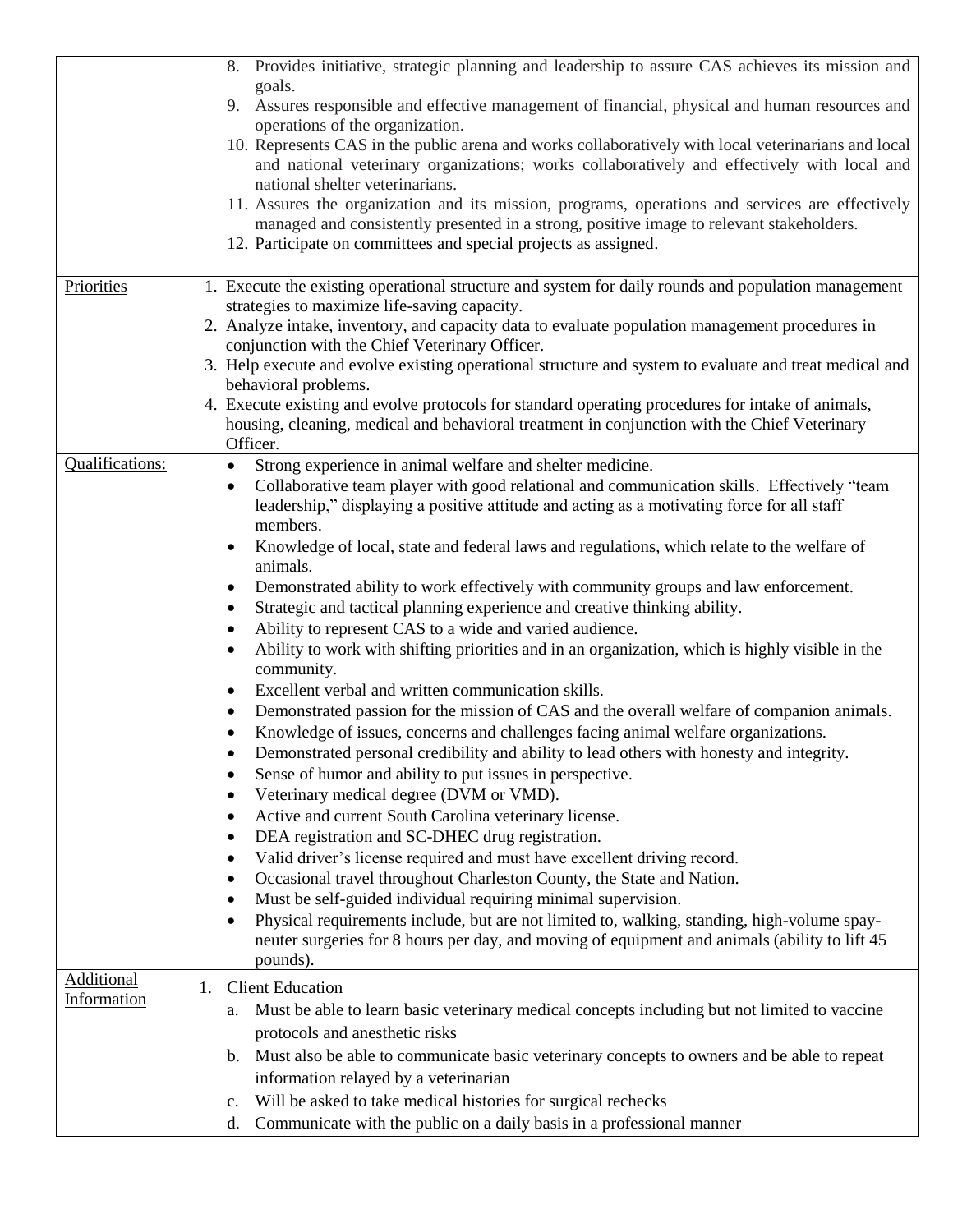| <b>Animal Handling</b><br>2. |                                                                                                                      |
|------------------------------|----------------------------------------------------------------------------------------------------------------------|
|                              | Will be asked to handle (on average) 50 dogs and cats per day<br>a.                                                  |
|                              | b. Must be able to learn characteristics of animal behavior (for example: be able to identify                        |
|                              | aggressive or fearful behavior)                                                                                      |
|                              | Must be able to use appropriate safety equipment for fractious or feral animals (will train) – the<br>$\mathbf{c}$ . |
|                              | use of safety equipment is mandatory                                                                                 |
|                              | Must possess excellent reflexes<br>$d_{\cdot}$                                                                       |
|                              | Should be able to identify own limitations and be willing to ask for help<br>e.                                      |
|                              | Must become proficient at animal restraint for various procedures<br>f.                                              |
| 3.                           | <b>Physical Requirements</b>                                                                                         |
|                              | Must be able to work standing or sitting for 8 or more hours<br>a.                                                   |
|                              | Able to lift and carry up to 50 lbs repeatedly throughout the day with help<br>b.                                    |
|                              | Must be able to bend and kneel repeatedly<br>c.                                                                      |
|                              | Must be able to see fine detail in a variety of situations<br>d.                                                     |
|                              | Must have good hearing including ability to distinguish changes in pitch<br>e.                                       |
|                              | Must have reasonable degree of agility to move through tightly cramped areas in various<br>f.                        |
|                              | situations                                                                                                           |
|                              | Must have acceptable sense of touch and smell                                                                        |
|                              | g.<br>Must have good range of motion in joints especially wrist, knees, elbows<br>h.                                 |
|                              | Must have good range of motion in your back for instance twisting<br>i.                                              |
|                              | Must be able to work in potentially extreme environmental temperatures<br>j.                                         |
|                              | Must have acceptable sense of balance<br>k.                                                                          |
|                              | Must be able to work and reach on hands and knees<br>1.                                                              |
|                              | m. Must be able to use a ladder and or step stool                                                                    |
|                              | Must possess excellent hand-eye coordination                                                                         |
|                              | n.<br>May be asked to move large oxygen tanks                                                                        |
|                              | о.<br>Must possess an acceptable degree of dexterity in hands and fingers                                            |
|                              | p.<br>Must have good vision including peripheral vision, fine detail, distance, depth perception and                 |
|                              | q.<br>ability to focus                                                                                               |
| 4.                           | Other Requirements                                                                                                   |
|                              | Must be able to work under stressful conditions and work efficiently and effectively under                           |
|                              | a.<br>those conditions                                                                                               |
|                              |                                                                                                                      |
|                              | Able to respond quickly to a variety of medical situations (with training)<br>b.                                     |
|                              | Able to cope with death either due to surgical complication or euthanasia<br>c.                                      |
|                              | Ability to rapidly and accurately process information<br>d.                                                          |
|                              | Ability to delegate tasks<br>e.                                                                                      |
|                              | Ability to recognize a need for assistance and ask for help<br>f.                                                    |
|                              | Ability to control instinct<br>g.                                                                                    |
|                              | Ability to make decisions<br>h.                                                                                      |
|                              | Ability to cope with frustrating situations and remain calm<br>i.                                                    |
| 5.                           | Potential and Prolonged Exposures                                                                                    |
|                              | Prolonged exposure to various aqueous solutions including but not limited to dish soap,<br>a.                        |
|                              | chlorhexidine and Accel disinfectant                                                                                 |
|                              | Prolonged exposure to isopropanol, hydrogen peroxide<br>b.                                                           |
|                              | Potential exposure to formalin solution<br>c.                                                                        |
|                              | Potential/Prolonged exposure to isoflurane gas<br>d.                                                                 |
|                              | Prolonged exposure to quartenary ammonium cleaners and bleach<br>e.                                                  |